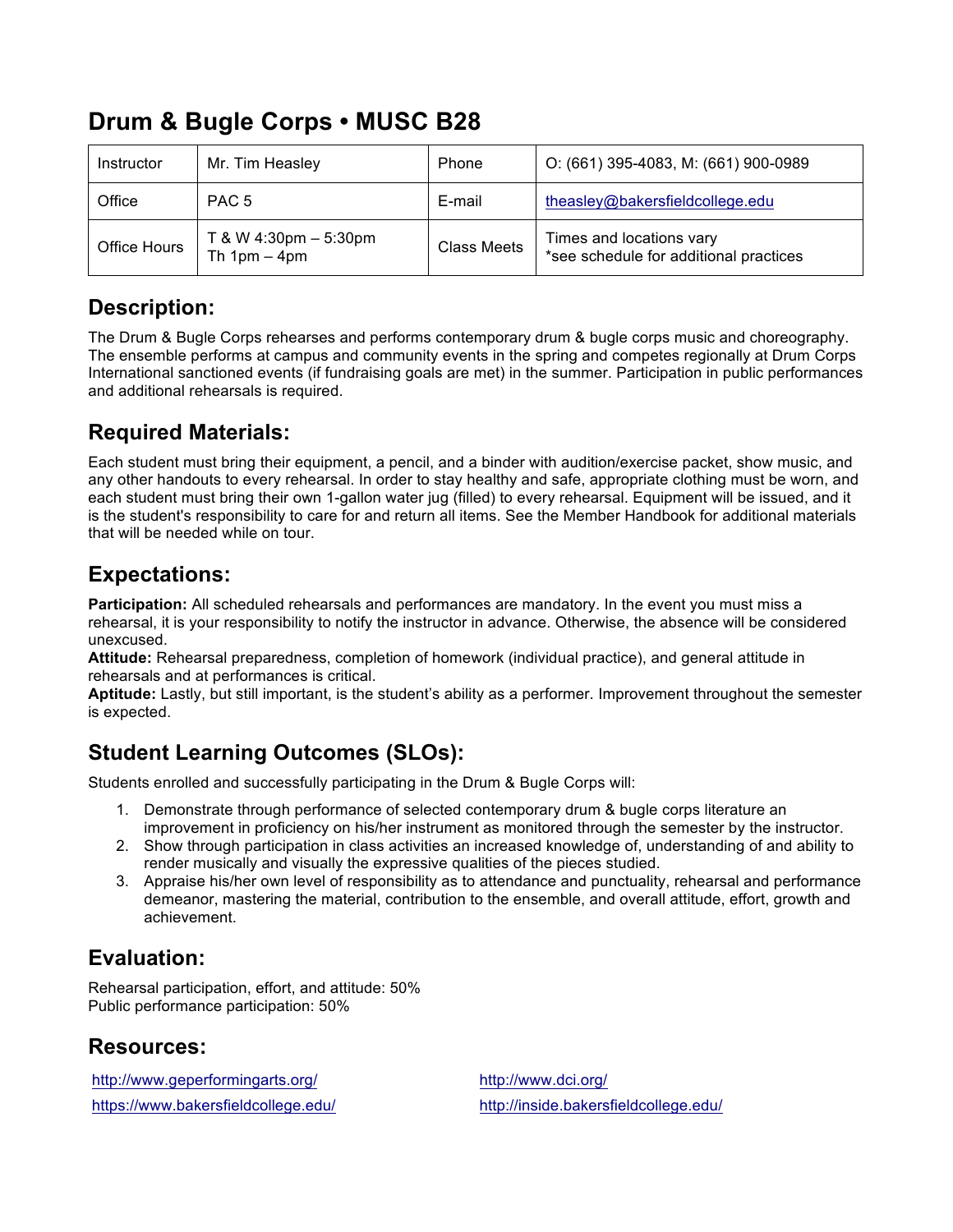## **Students with Disabilities:**

Students with disabilities needing accommodation should make requests to Disabled Student Programs & Services, SS 40 (661-395-4334). All requests for accommodations require appropriate advanced notice to avoid a delay in services. Please discuss approved accommodations with me.

#### **Habits of Mind:**

How will you succeed at BC this semester? What determines success is not circumstance, but habit. Habits of Mind, It's POSSIBLE at BC has many free tools intended to help you accomplish your goals in school. Only you can overcome the challenges you face this semester and in life. Start out successfully with these steps:

- Visit the Habits of Mind website: www.bakersfieldcollege.edu/habits-of-mind
- Download the app for Habits of Mind at Bakersfield College for power in your palm.
- Ask for help, do the work, and refuse to quit.

*Success takes energy, planning, and strategies for both the expected challenges in school as well as the unexpected twists life can take. Ask your professor for more information. Now is the time to develop new habits.*



### **Expenses/Fundraising:**

In addition to standard college fees, (spring/summer) students are expected to pay a member contribution to cover the cost of travel, food, instructional staff, show design, supplies, equipment maintenance, entry fees, etc. Members are encouraged to seek sponsorship, and participation in fundraising opportunities (e.g. candy sales, concessions, "gigs", etc.) will be necessary.

### **Schedule:**

Please carefully review the attached schedule. Calendar info is tentative and subject to change. Any changes will be announced with as much advanced notice as possible. The website calendar is the most current and detailed listing of events. Please check it regularly and sync it to your personal calendar if possible.

### **Attendance/Communication Policy:**

This is a course in skill development and therefore attendance is mandatory. All absences must be excused absences (illness/injury, serious emergency, or required school activity). **Students may be dropped after missing the equivalent of two weeks of class.** It is your responsibility to communicate well in advance any rehearsal/show conflicts with the instructor in writing (email). Keep in mind that notifying the instructor does not necessarily excuse the absence, but it at least allows for time to adapt plans if needed. Please check your email regularly and actively participate in any other methods of communication that may be used during the semester.

### **Supplemental Forms:**

There will be various documents that must be reviewed/completed/submitted throughout the spring/summer semester (e.g. field trip forms, proof of age, etc.). Many of these items are critical to our participation in DCI related activities. It is important that these items be completed and submitted when requested in order to maintain your eligibility to compete as a member of our ensemble.

**By signing below you acknowledge that you've read and understand the above information:**

Student Printed Name **Student Signature Student Signature Date** Date Parent/Guardian Printed Name (if under 18) Parent/Guardian Signature Cuardian Signature